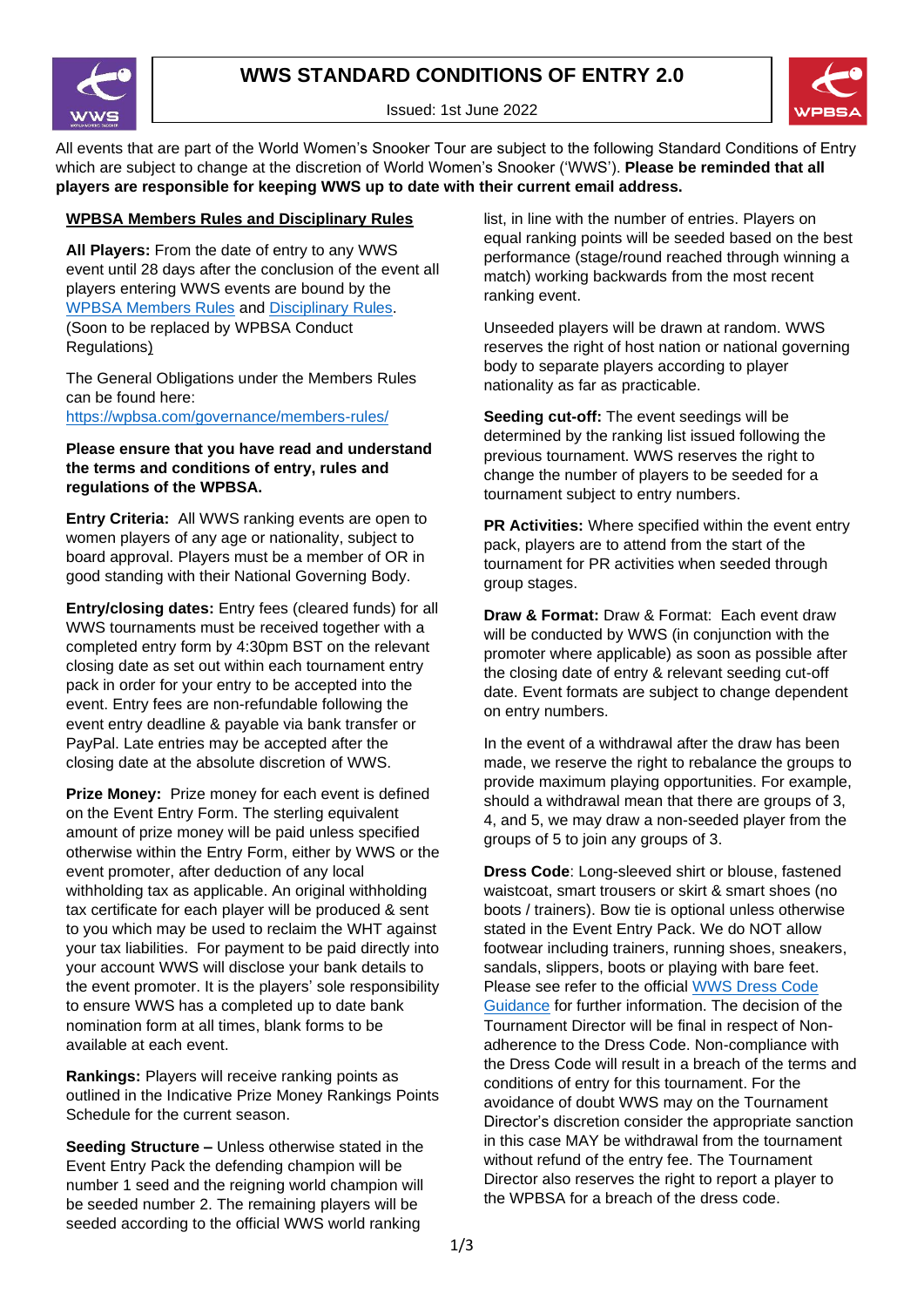## **Mobile Phones/Electronic Communication**

**Devices**: Players are NOT permitted to use any mobile phones or other electronic communication devices during the course of a match, unless during permitted breaks of at least 15 minutes. Any player seen in breach of this by any WWS tournament official or referee will be reported to the Tournament Director and will be dealt with by the Tournament Director on conclusion of the match. The Tournament Director will then determine whether any sanction is required taking account of any mitigating circumstances. The only available sanction in this case to be at the discretion of the tournament director MAY be withdrawal from the tournament without refund of entry fee. The Tournament Directors decision will be final in respect of exceptional mitigating circumstances.

**Smoking/E-cigarettes**: Players are NOT permitted to smoke or use e-cigarettes during the course of a match, unless during permitted breaks of at least 15 minutes. Any player seen in breach of this by any WWS tournament official or referee will be reported to the Tournament Director and will be dealt with by the Tournament Director on conclusion of the match. The Tournament Director will then determine whether any sanction is required taking account of any mitigating circumstances. The only available sanction in this case to be at the discretion of the tournament director MAY be withdrawal from the tournament without refund of entry fee. The Tournament Directors decision will be final in respect of exceptional mitigating circumstances.

**Coaching:** Coaching is not permitted during play. For the avoidance of doubt this includes between frames during the current session, unless during permitted breaks of at least 15 minutes. Any player seen in breach of this by any WWS tournament official or referee will be reported to the Tournament Director and will be dealt with by the Tournament Director on conclusion of the match. The Tournament Director will then determine whether any sanction is required taking account of any mitigating circumstances. The only available sanction in this case to be at the discretion of the tournament director MAY be withdrawal from the tournament without refund of entry fee. The Tournament Directors decision will be final in respect of exceptional mitigating circumstances.

## **Grievances:**

a. Should the Player wish to make any criticism or complaint or raise any grievance in respect of any matter relating to WWS or its employees or directors, a Referee, Tournament, Director, Equipment, any of the Partners or any of the Venues at any time then the Player shall do so by:

> i. Contacting the Referee for those complaints relating to Equipment or other item which

affects the Player's ability to play snooker during a Match.

ii. Contacting the Tournament Director for those complaints arising during a WWS Event.

iii. Contacting a board member in writing for any other complaint or grievance.

Any player found to have made public any grievance outside of the above options shall be reported to the Tournament Director. The Tournament Director will then determine whether any sanction is required taking account of any mitigating circumstances. At the discretion of the tournament director sanction MAY be withdrawal from the tournament without refund of entry fee and/or referral to the WPBSA.

**Social Media Guidelines:** Players are to be aware of the [WPBSA Social Media Guidelines.](https://wpbsa.com/wp-content/uploads/Social-Media-Guidelines.pdf) Please note that a breach of the WPBSA social media guidelines is likely to be reported to the WPBSA disciplinary process.

**WWS Disciplinary Procedure:** In the event of any breach of these terms and conditions reported by the Tournament Director or any other party the [WWS](https://www.womenssnooker.com/tournaments/rules/) [Disciplinary Rules](https://www.womenssnooker.com/tournaments/rules/) shall apply.

**Transgender Policy:** WWS and its events operate in accordance with the official WPBSA Trans and Gender Diverse Policy.

**Age Restricted Tournaments:** Players aged 20 or under on the last day of an event will be eligible to enter an Under-21 side-tournament. Players aged 40 or over on the first day of an event will be eligible to enter a Seniors side-tournament.

**Roaming Referees:** If a dispute arises in a match where there is no match referee, either player has the right to call upon a roaming referee. In the event of there not being a roaming referee either player has the right to call upon the senior referee. If neither is available, either player may call the Tournament Director.

**Lateness:** Where a player arrives late for their scheduled match time, a frame will be docked at the scheduled start time. A second frame will be docked fifteen minutes later and then after every five minutes until the match is over. Regardless of the scheduled length of the match, once a player has been docked five frames the match is over.

**Side-events:** If a player is competing in both the main competition and a side-event during a tournament WWS reserves the right to withdraw a player from a side-event if required by the schedule. This decision is to be taken by the Tournament Director and the player removed would receive free entry to a future equivalent event.